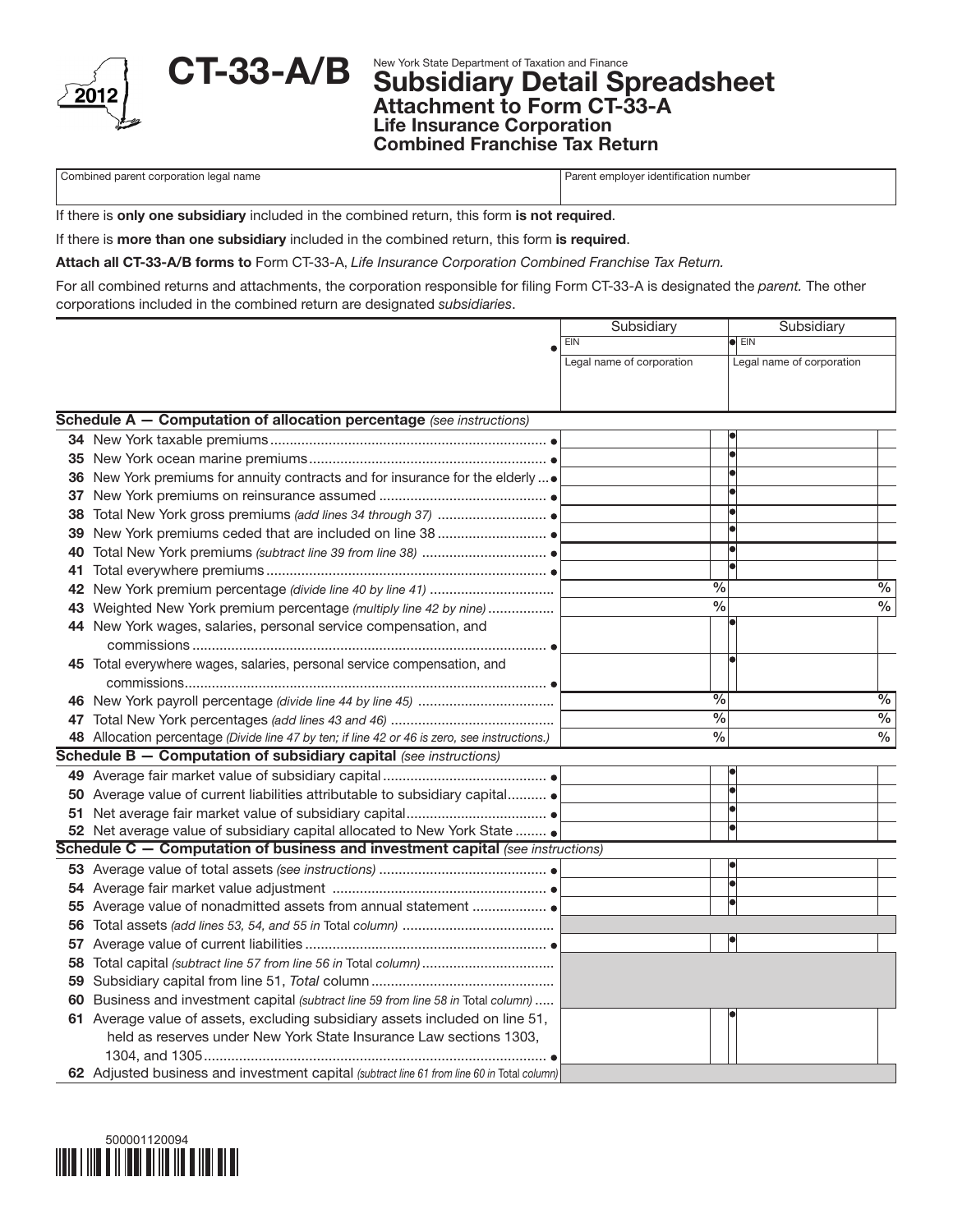## Who must file this form

Parent corporations who file a combined return that includes more than one subsidiary must use Form CT-33-A/B to detail the subsidiaries' individual computations. Each Form CT-33-A/B may accommodate six subsidiaries. Use as many additional Form CT-33-A/Bs as necessary. The parent corporation should complete the *Parent* column on Form CT-33-A and should not be included on Form CT-33-A/B.

## **Instructions**

Line numbers and text for Form CT-33-A/B correspond to the line numbers of Form CT-33-A, *Life Insurance Corporation Combined Franchise Tax Return.* Note that certain lines are not included on Form CT-33-A/B because subsidiary information is not required for these lines. For line instructions, refer to the corresponding line instructions in Form CT-33-A-I, *Instructions for Forms CT-33-A, CT-33-A/ATT, and CT-33-A/B.*

Enter the amounts shown in the *Total* column on the corresponding line on Form CT-33-A, column B *(Total subsidiaries)*.

|         | Subsidiary                                        | Subsidiary                | Subsidiary                | Subsidiary                | Total         |  |
|---------|---------------------------------------------------|---------------------------|---------------------------|---------------------------|---------------|--|
|         | EIN                                               | $\blacksquare$            | <b>EIN</b>                | EIN                       |               |  |
|         | Legal name of corporation                         | Legal name of corporation | Legal name of corporation | Legal name of corporation |               |  |
|         |                                                   |                           |                           |                           |               |  |
|         |                                                   |                           |                           |                           |               |  |
|         | Schedule A - Computation of allocation percentage |                           |                           |                           |               |  |
| اھا ۔ ۔ |                                                   |                           |                           |                           | $\sim$ $\sim$ |  |

| 34             |                                                |                                                             |                      |               | 34 |  |
|----------------|------------------------------------------------|-------------------------------------------------------------|----------------------|---------------|----|--|
| 35             |                                                | lo                                                          | b                    |               | 35 |  |
| 36             | ò                                              | le                                                          | lo                   |               | 36 |  |
| $37^\circ$     | $\overline{\bullet}$                           | b                                                           |                      |               | 37 |  |
| 38             | o                                              | þ                                                           | lo                   |               | 38 |  |
| 39             |                                                | 6                                                           |                      |               | 39 |  |
| 40             | $\bullet$                                      | $\bullet$                                                   | lei                  |               | 40 |  |
| 41             |                                                | o                                                           | b                    |               | 41 |  |
| 42             | $\frac{0}{0}$                                  | $\%$                                                        | $\frac{0}{0}$        | $\frac{0}{0}$ | 42 |  |
| 43             | $\frac{1}{2}$                                  | $\frac{9}{6}$                                               | $\frac{1}{2}$        | $\frac{1}{2}$ | 43 |  |
| 44             |                                                |                                                             |                      |               | 44 |  |
| 45             |                                                |                                                             | b                    |               | 45 |  |
| 46             | $\frac{0}{0}$                                  | $\%$                                                        | $\%$                 | $\%$          | 46 |  |
| 47             | $\overline{\frac{0}{0}}$                       | $\frac{0}{6}$                                               | $\frac{0}{6}$        | $\frac{0}{6}$ | 47 |  |
| 48             | $\frac{0}{0}$                                  | $\frac{1}{2}$                                               | $\frac{0}{0}$        | $\%$          | 48 |  |
|                | Schedule B - Computation of subsidiary capital |                                                             |                      |               |    |  |
| 49             |                                                |                                                             |                      |               | 49 |  |
| $50$ $\bullet$ | T                                              | T                                                           | T                    |               | 50 |  |
| 51             |                                                | o                                                           | Ы                    |               | 51 |  |
| $52^{\circ}$   | $\blacksquare$                                 | T                                                           | lo                   |               | 52 |  |
|                |                                                | Schedule C - Computation of business and investment capital |                      |               |    |  |
| 53             |                                                |                                                             |                      |               | 53 |  |
| 54             | $\overline{\bullet}$                           | T                                                           | ۱a                   |               | 54 |  |
| 55             | $\overline{\bullet}$                           | $\overline{\bullet}$                                        | T                    |               | 55 |  |
| 56             |                                                |                                                             |                      |               | 56 |  |
| 57             | $\overline{\bullet}$                           | $\blacktriangleright$                                       | $\overline{\bullet}$ |               | 57 |  |
| 58             |                                                |                                                             |                      |               | 58 |  |
| 59             |                                                |                                                             |                      |               | 59 |  |
| 60             |                                                |                                                             |                      |               | 60 |  |
| 61             |                                                |                                                             |                      |               | 61 |  |
| 62             |                                                |                                                             |                      |               | 62 |  |

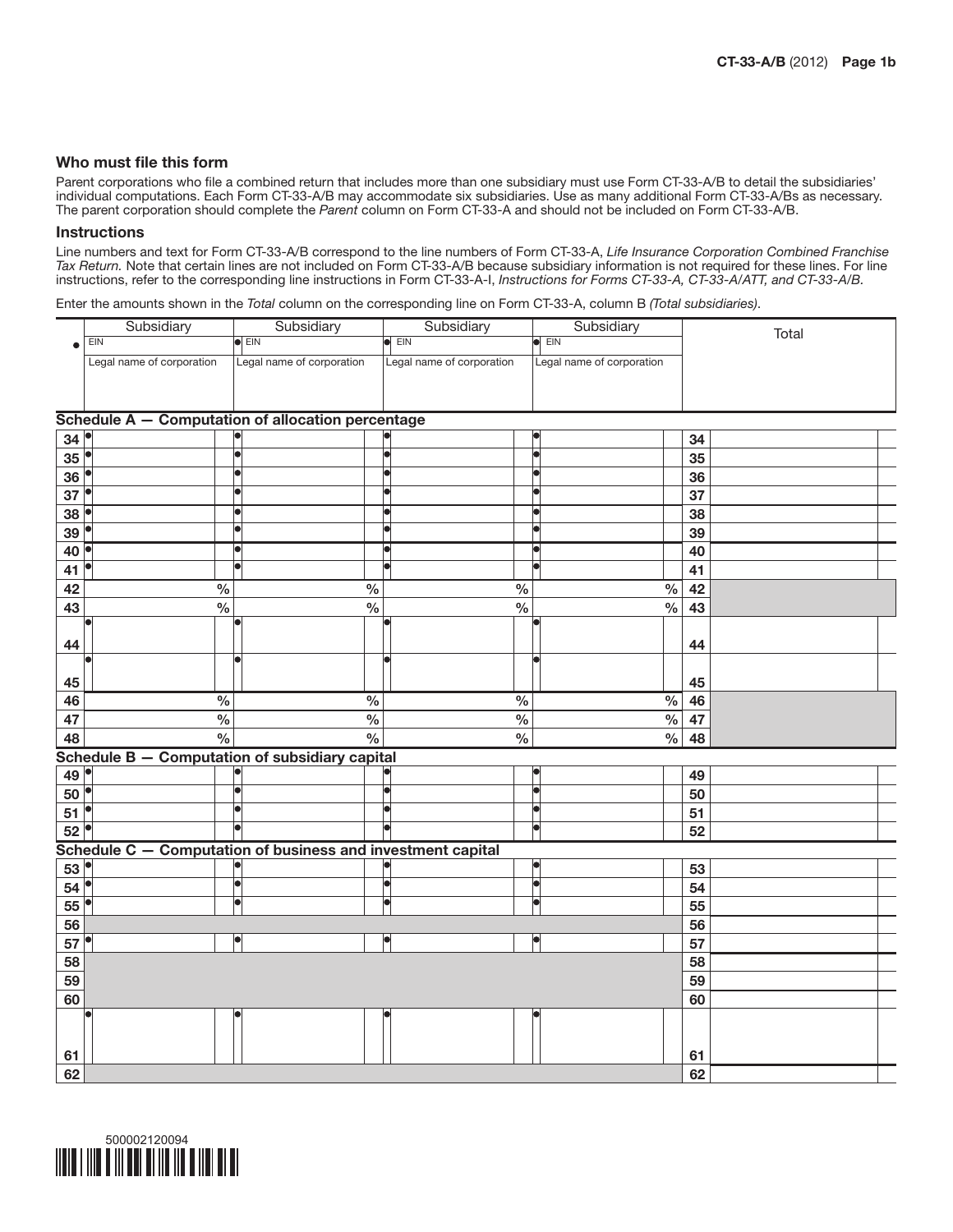|                  | Legal name of corporation                                                                                                                       |            |                           | Employer identification number |  |  |
|------------------|-------------------------------------------------------------------------------------------------------------------------------------------------|------------|---------------------------|--------------------------------|--|--|
|                  |                                                                                                                                                 |            | Subsidiary                | Subsidiary                     |  |  |
|                  |                                                                                                                                                 | <b>EIN</b> |                           | <b>EIN</b>                     |  |  |
|                  |                                                                                                                                                 |            | Legal name of corporation | Legal name of corporation      |  |  |
|                  | <b>Schedule D - Computation of entire net income</b> (see instructions)                                                                         |            |                           |                                |  |  |
|                  | 64 FTI before operations or net operating loss (include disallowed dividends                                                                    |            |                           |                                |  |  |
| <b>Additions</b> |                                                                                                                                                 |            |                           |                                |  |  |
|                  |                                                                                                                                                 |            |                           |                                |  |  |
|                  |                                                                                                                                                 |            |                           |                                |  |  |
|                  | 67 Interest to stockholders:<br>minus 10% or \$1,000,                                                                                           |            |                           |                                |  |  |
|                  | 68 Adjustment for gains or losses on disposition of property acquired<br>before January 1, 1974 (from Form CT-33-A/ATT, Schedule D, line 10)  ● |            |                           |                                |  |  |
| 69.              | Deductions attributable to subsidiary capital (attach list; see instructions)  ●                                                                |            |                           |                                |  |  |
|                  | 70 New York State franchise tax deducted on federal return (attach list)  .                                                                     |            |                           |                                |  |  |
|                  | 71 Amount deducted on your federal return as a result of a safe harbor lease .                                                                  |            |                           |                                |  |  |
|                  | 72 Amount that would have been required to be included on your federal                                                                          |            |                           |                                |  |  |
|                  | 73 Total amount of federal depreciation from Form CT-399                                                                                        |            |                           |                                |  |  |
|                  | 74 Other additions (attach explanation on separate sheet; see instructions)  .                                                                  |            |                           | 6                              |  |  |
|                  |                                                                                                                                                 |            |                           |                                |  |  |
|                  | <b>Subtractions</b>                                                                                                                             |            |                           |                                |  |  |
|                  | 76 Interest, dividends, and capital gains from subsidiary capital (attach list; see                                                             |            |                           |                                |  |  |
|                  |                                                                                                                                                 |            |                           |                                |  |  |
|                  | 77 Fifty percent of dividends from nonsubsidiary corporations (attach list; see instructions) .                                                 |            |                           |                                |  |  |
| 78               | Gain on installment sales made before January 1, 1974 (attach list)  .                                                                          |            |                           |                                |  |  |
|                  | 80 Amount included on your federal return as a result of a safe harbor lease .                                                                  |            |                           |                                |  |  |
|                  | 81 Amount that could have been deducted on your federal return except                                                                           |            |                           |                                |  |  |
|                  |                                                                                                                                                 |            |                           |                                |  |  |
|                  | 82 Total amount of allowable New York depreciation under Article 33,                                                                            |            |                           |                                |  |  |
|                  |                                                                                                                                                 |            |                           |                                |  |  |
|                  | 83 Other subtractions (attach explanation on separate sheet; see instructions) .                                                                |            |                           |                                |  |  |
|                  | Schedule E - Computation of alternative base                                                                                                    |            |                           |                                |  |  |
|                  | 87 Officer salaries and other compensation (from Form CT-33-A/ATT, Schedule E,                                                                  |            |                           |                                |  |  |
|                  |                                                                                                                                                 |            |                           |                                |  |  |

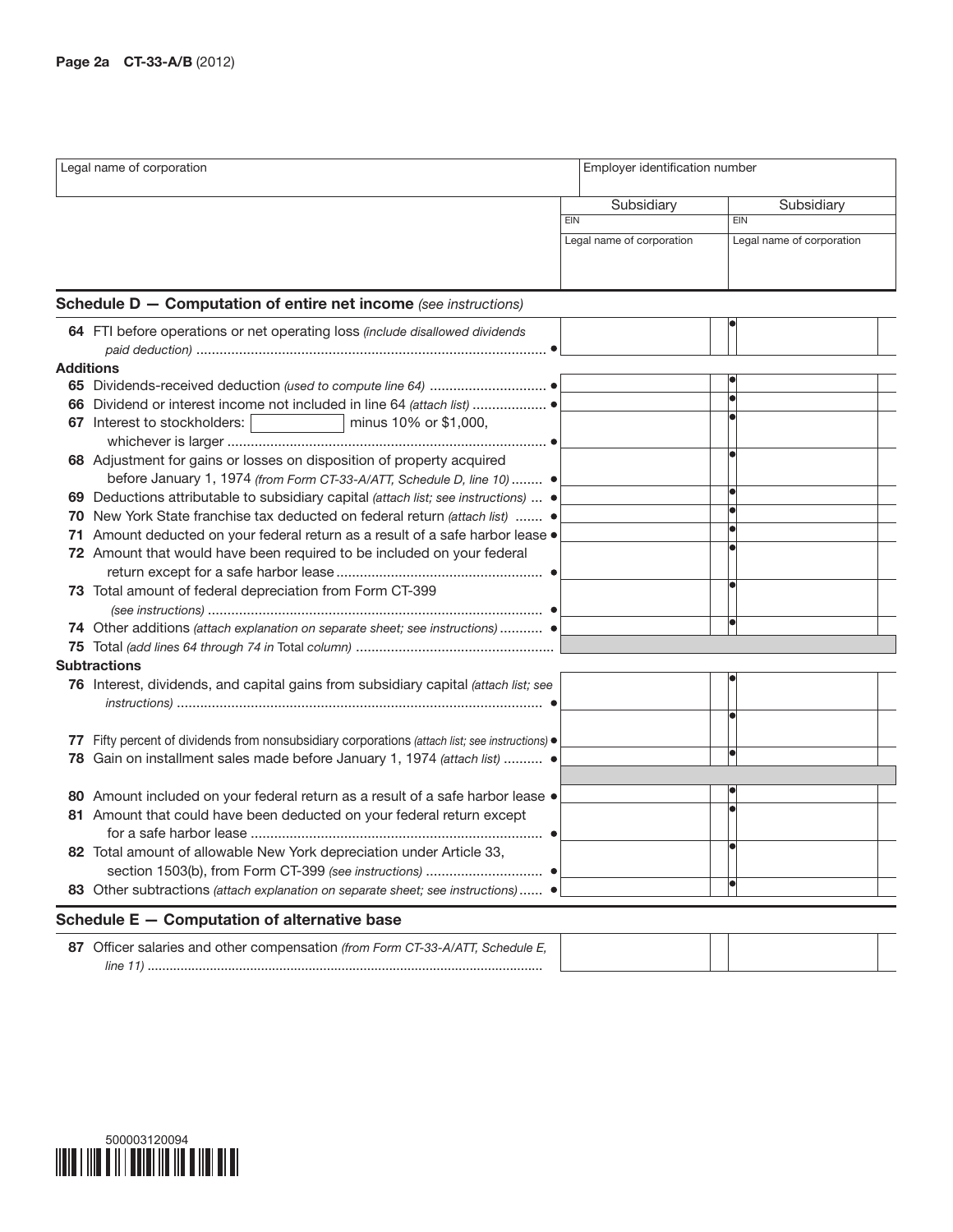| Subsidiarv                | Subsidiary                | Subsidiary                | Subsidiary                | Total |
|---------------------------|---------------------------|---------------------------|---------------------------|-------|
| EIN                       | EIN                       | EIN                       | EIN                       |       |
| Legal name of corporation | Legal name of corporation | Legal name of corporation | Legal name of corporation |       |
|                           |                           |                           |                           |       |
|                           |                           |                           |                           |       |

## Schedule D — Computation of entire net income

| lo                  | loi                                          | la                   | lo                   |    |  |
|---------------------|----------------------------------------------|----------------------|----------------------|----|--|
| 64                  |                                              |                      |                      | 64 |  |
| <b>Additions</b>    |                                              |                      |                      |    |  |
| 65                  | lo                                           |                      |                      | 65 |  |
| 66                  | T                                            | lo                   | H                    | 66 |  |
| 67                  | $\bullet$                                    |                      |                      | 67 |  |
| 68                  | H                                            | г                    |                      | 68 |  |
| 69 <sup>°</sup>     | $\bullet$                                    | la                   | b                    | 69 |  |
| 70                  | $\overline{\bullet}$                         | r                    | b                    | 70 |  |
| $\bf 71$            | $\overline{\bullet}$                         | г                    |                      | 71 |  |
| ${\bf 72}$          | a                                            |                      |                      | 72 |  |
| ┏<br>73             | o                                            | le                   | b                    | 73 |  |
| 74                  | $\overline{\bullet}$                         | T                    | o                    | 74 |  |
| 75                  |                                              |                      |                      | 75 |  |
| <b>Subtractions</b> |                                              |                      |                      |    |  |
| 76                  |                                              |                      |                      | 76 |  |
| Г<br>77             | H                                            | le                   | lеi                  | 77 |  |
| 78                  | T                                            | T                    | d                    | 78 |  |
|                     |                                              |                      |                      |    |  |
| $80^{\circ}$        | $\overline{\bullet}$                         | lo                   | b                    | 80 |  |
| 81                  | l۰                                           | F                    | le                   | 81 |  |
| ┏<br>82             | le.                                          | ┍                    |                      | 82 |  |
| 83                  | $\blacksquare$                               | $\overline{\bullet}$ | $\overline{\bullet}$ | 83 |  |
|                     | Schedule E - Computation of alternative base |                      |                      |    |  |

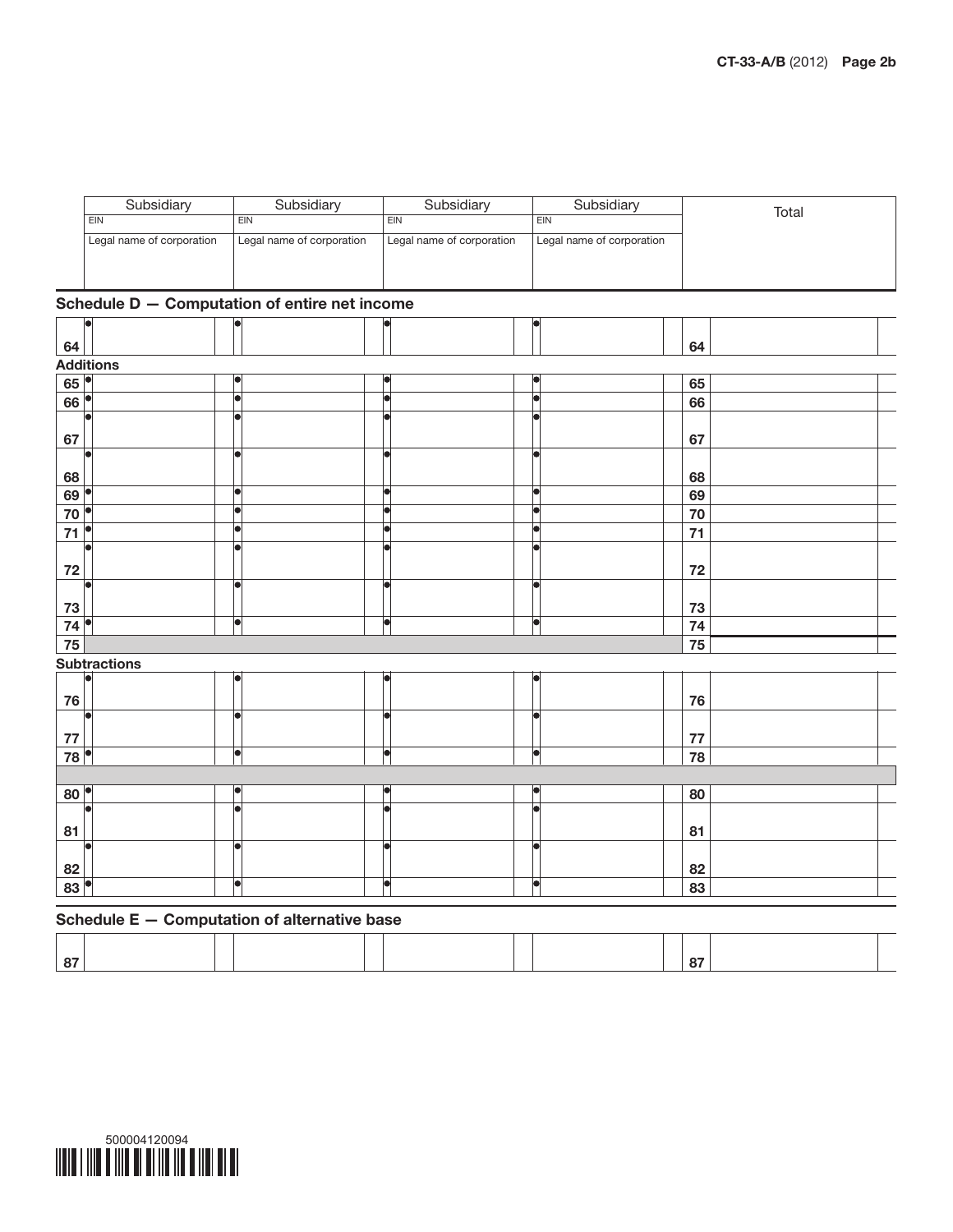|    | Legal name of corporation                                                    |            | Employer identification number |                           |  |
|----|------------------------------------------------------------------------------|------------|--------------------------------|---------------------------|--|
|    |                                                                              |            | Subsidiary                     | Subsidiary                |  |
|    |                                                                              | <b>EIN</b> |                                | EIN                       |  |
|    |                                                                              |            | Legal name of corporation      | Legal name of corporation |  |
|    | <b>Schedule F - Computation of premiums</b> (see instructions)               |            |                                |                           |  |
|    | Life insurance company premiums taxable under Article 33 section 1510        |            |                                |                           |  |
|    |                                                                              |            |                                |                           |  |
|    |                                                                              |            |                                |                           |  |
| 95 |                                                                              |            |                                |                           |  |
| 96 |                                                                              |            |                                | H                         |  |
|    | Life insurance company premiums included in the tax limitations computed     |            |                                |                           |  |
|    | under Article 33 section 1505                                                |            |                                |                           |  |
|    |                                                                              |            |                                |                           |  |
|    |                                                                              |            |                                |                           |  |
| 99 |                                                                              |            |                                |                           |  |
|    | 100 Total life insurance company premiums subject to the floor limitation on |            |                                |                           |  |
|    |                                                                              |            |                                |                           |  |
|    | Insurance corporations who receive more than 95% of their premiums from:     |            |                                |                           |  |
|    | 101 Annuity contracts, ocean marine insurance, and group insurance           |            |                                |                           |  |
|    |                                                                              |            |                                |                           |  |
|    | 102 Total life insurance company premiums subject to the limitation on tax   |            |                                |                           |  |

| <b>Schedule G – Computation of issuer's allocation percentage</b> (see instructions) |  |  |  |  |  |  |  |
|--------------------------------------------------------------------------------------|--|--|--|--|--|--|--|
|                                                                                      |  |  |  |  |  |  |  |
|                                                                                      |  |  |  |  |  |  |  |